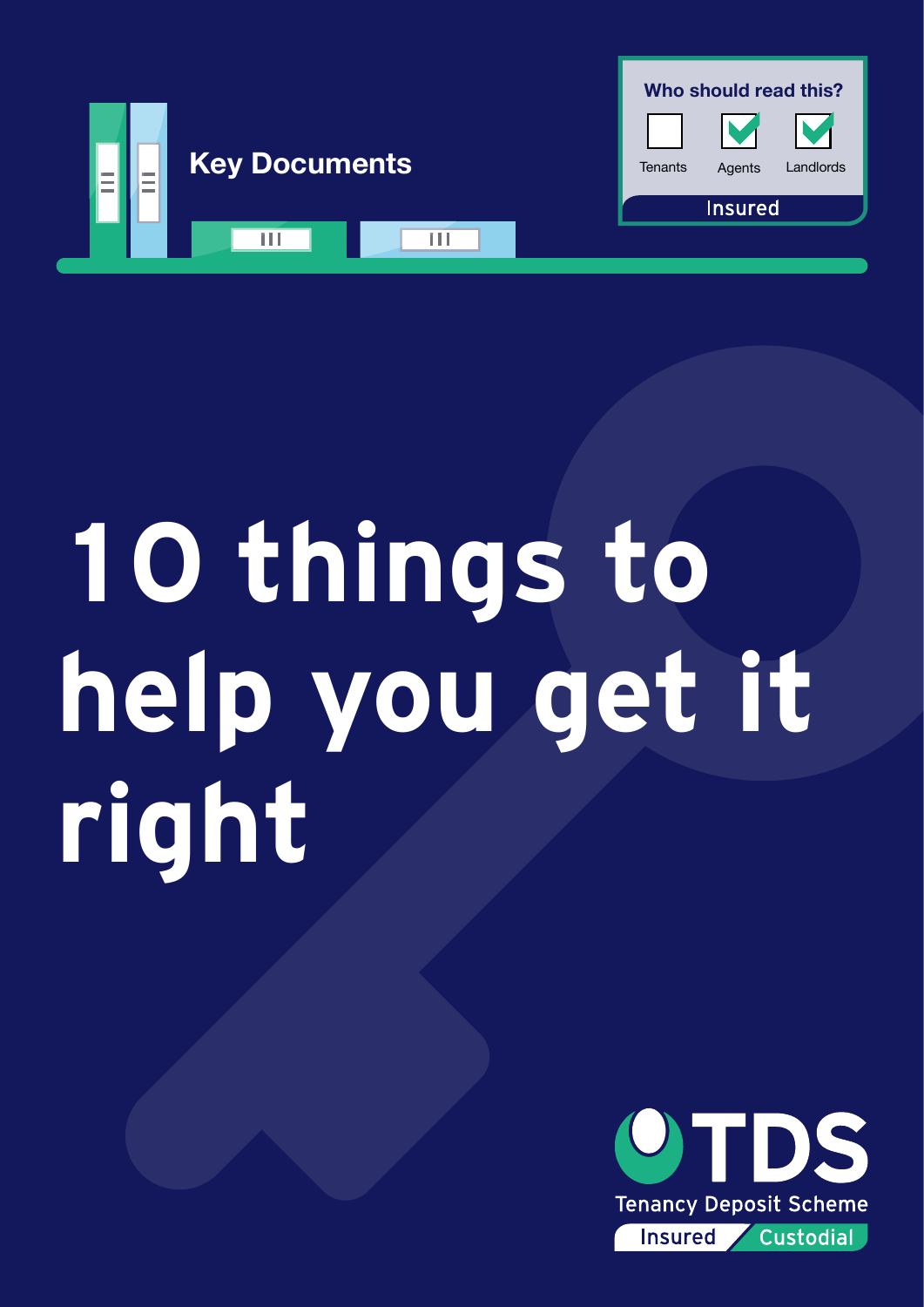- 1. Make sure you give the tenant a detailed check-in inventory and schedule of condition at checkin and check-out.
- 2. You must register the deposit on a new tenancy created on or after 6 April 2013 within 30 days of the agent or landlord receiving it – or within 30 days of the tenancy becoming an assured shorthold tenancy, if this occurs after you receive the deposit.

If you don't meet the deposit protection requirements, then from 31 days after paying the deposit a tenant will be able to make a claim through the courts for the full deposit AND a penalty of between one and three times the deposit.

For more information please see our guidance document Some frequently asked questions on the changes introduced by the Localism Act 2011. It's on our website.

- 3. Print the Tenancy Deposit Protection Certificate and give it to the tenant(s).
- 4. Give the tenant the prescribed information within 30 days of receiving the deposit – or within 30 days of the tenancy becoming an assured shorthold tenancy, if this occurs after you receive the deposit.

You will find the prescribed information in our document Prescribed information and suggested clauses for tenancy agreements and terms of business. It's on our website.

- 5. Give the prescribed information to the tenant, getting them to sign it if possible.. If you don't give the tenant the prescribed information in time, they may start court action for compensation as outlined in 2 above.
- 6. If there are any changes during the tenancy, update all records and documents including the tenancy agreement. To notify us of changes in ownership or management, please phone our customer contact centre.
- 7. When the tenancy finishes, end it on the TDS deposits database. If there is no dispute, release the deposit within 10 working days. If the tenancy is renewed, please put that on the database too.
- 8. If there is a dispute, try to negotiate a settlement before submitting it to TDS – even if it was a 'let-only' tenancy. This means a tenancy that you arranged but you did not manage the property afterwards.
- 9. If there is a dispute, send all the evidence you want us to consider. We adjudicate based on information sent to us and do not ask for more. Make sure you include the check-in inventory and schedule of condition report and the check-out report.

If you are claiming for rent arrears, ensure that you send us a schedule of what's been paid and what hasn't – along with details of the dates the rent was due for. Without these documents, you may not be able to show that any property damage or rent arrears are the tenant's responsibility.

Remember, we will need to see written reports as well as photos. For photos to be useful as evidence, they should be dated and of reasonable quality.

10.Send us the total amount in dispute. If we make an award to the tenant, we will pay them first. If we are holding only part of the disputed amount, there may not be enough to pay the landlord as well.

We will advise landlords to contact their agents about any shortfall. If we don't have enough to pay the tenant, we will take legal action to recover the shortfall from the deposit holder.

The deposit holder (i.e. the landlord or agent) should return the undisputed amount, less any agreed deductions, to the tenant without delay.

This document is for guidance only. It is not meant to suggest that any adjudication we make on a dispute will give a particular outcome.

Each dispute is different and our award will depend on how we interpret the evidence we see.